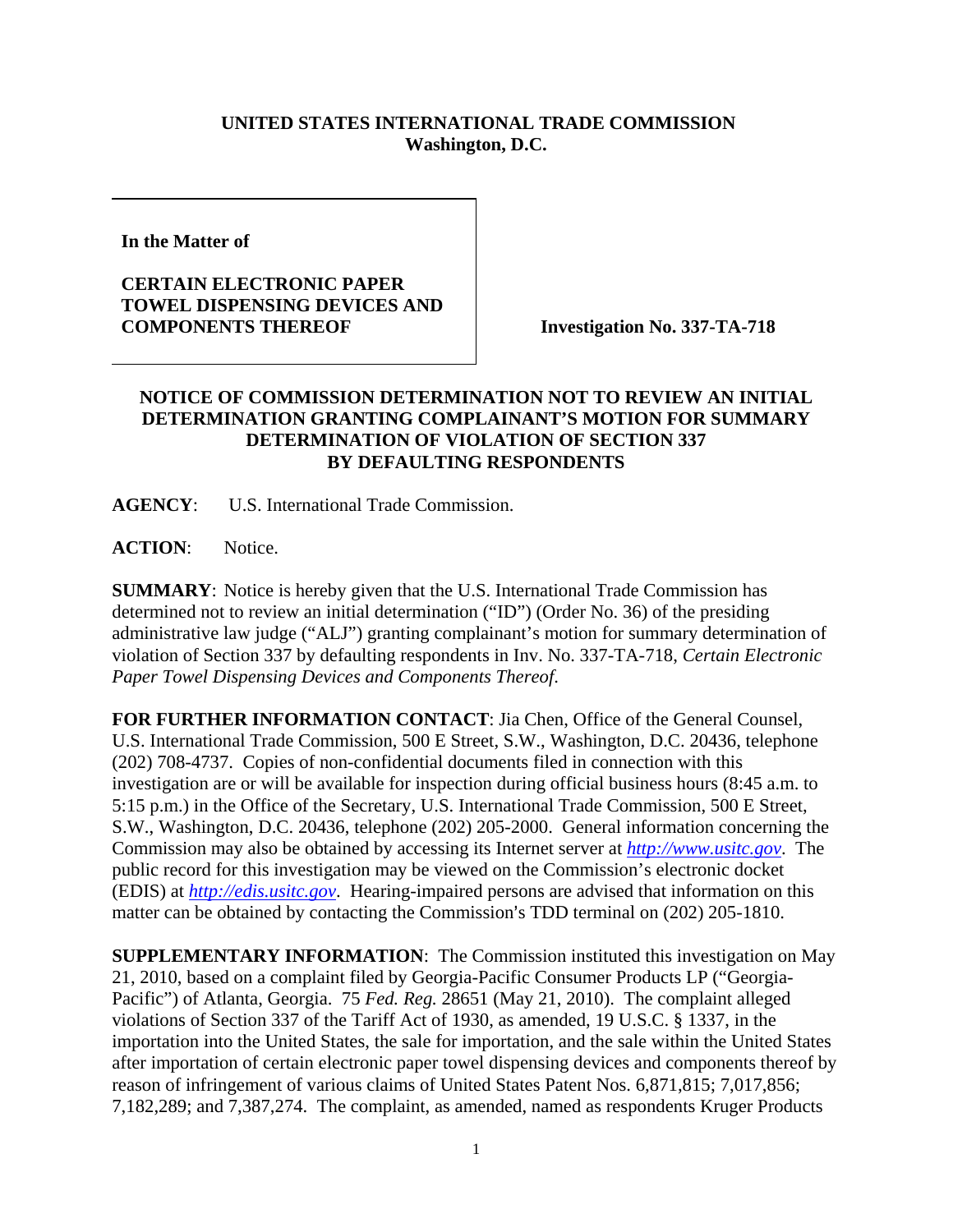LP of Mississauga, Ontario, Canada; KTG USA LP of Memphis, Tennessee; Stefco Industries, Inc. and Cellynne Corporation (collectively, "Stefco"), both of Haines City, Florida; Draco Hygienic Products Inc. of Ontario, California; NetPak Electronic Plastic and Cosmetic, Inc. of Chicago, Illinois; NetPak Electronik Plastik ve Kozmetik Sanayi, Ve Ticaret Ltd. of Izmir, Turkey ("NetPak"); Paradigm Marketing Consortium, Inc. and United Sourcing Network Corp., both of Syosset, New York; New Choice (H.K.) Ltd. of Shatin, Hong Kong; Vida International Inc. of Taipei, Taiwan; Jet Power International Limited, of Guangdong, China; WINCO Industries Co. and DWL International Trading Inc., both of Lodi, New Jersey; Franklin Financial Management, Inc. d/b/a Update International of Los Angeles, California; Alliance in Manufacturing LLC of St. Louis, Missouri; Ko-Am Corporation Inc. d/b/a Janitor's World of Dallas, Texas; and Natury S.A. de C.V. of Veracruz, Mexico. Except for Stefco and NetPak, all other respondents have been terminated based on consent orders.

On December 30, 2010, the ALJ issued an initial determination finding Stefco and NetPak in default. On February 9, 2011, Georgia-Pacific filed a motion pursuant to Commission Rule 210.18 (19 C.F.R. § 210.18) for a summary determination of violation of Section 337 by Stefco and NetPak. Georgia-Pacific requested that the ALJ recommend issuance of a general exclusion order and a cease and desist order against the defaulting respondents. On February 22, 2011, the Commission investigative attorney filed a response supporting the motion.

On July 12, 2011, the ALJ issued the subject ID granting Georgia-Pacific's motion for summary determination and his recommended determination on the issues of remedy and bonding. No petitions for review were filed.

Having examined the record of this investigation, including the ALJ's final ID, the Commission has determined not to review the ID.

In connection with the final disposition of this investigation, the Commission may (1) issue an order that could result in the exclusion of the subject articles from entry into the United States, and/or (2) issue one or more cease and desist orders that could result in the respondent(s) being required to cease and desist from engaging in unfair acts in the importation and sale of such articles. Accordingly, the Commission is interested in receiving written submissions that address the form of remedy, if any, that should be ordered. If a party seeks exclusion of an article from entry into the United States for purposes other than entry for consumption, the party should so indicate and provide information establishing that activities involving other types of entry either are adversely affecting it or likely to do so. For background, *see In the Matter of Certain Devices for Connecting Computers via Telephone Lines*, Inv. No. 337-TA-360, USITC Pub. No. 2843 (December 1994) (Commission Opinion).

If the Commission contemplates some form of remedy, it must consider the effects of that remedy upon the public interest. The factors the Commission will consider include the effect that an exclusion order and/or cease and desist orders would have on (1) the public health and welfare, (2) competitive conditions in the U.S. economy, (3) U.S. production of articles that are like or directly competitive with those that are subject to investigation, and (4) U.S. consumers. The Commission is therefore interested in receiving written submissions that address the aforementioned public interest factors in the context of this investigation.